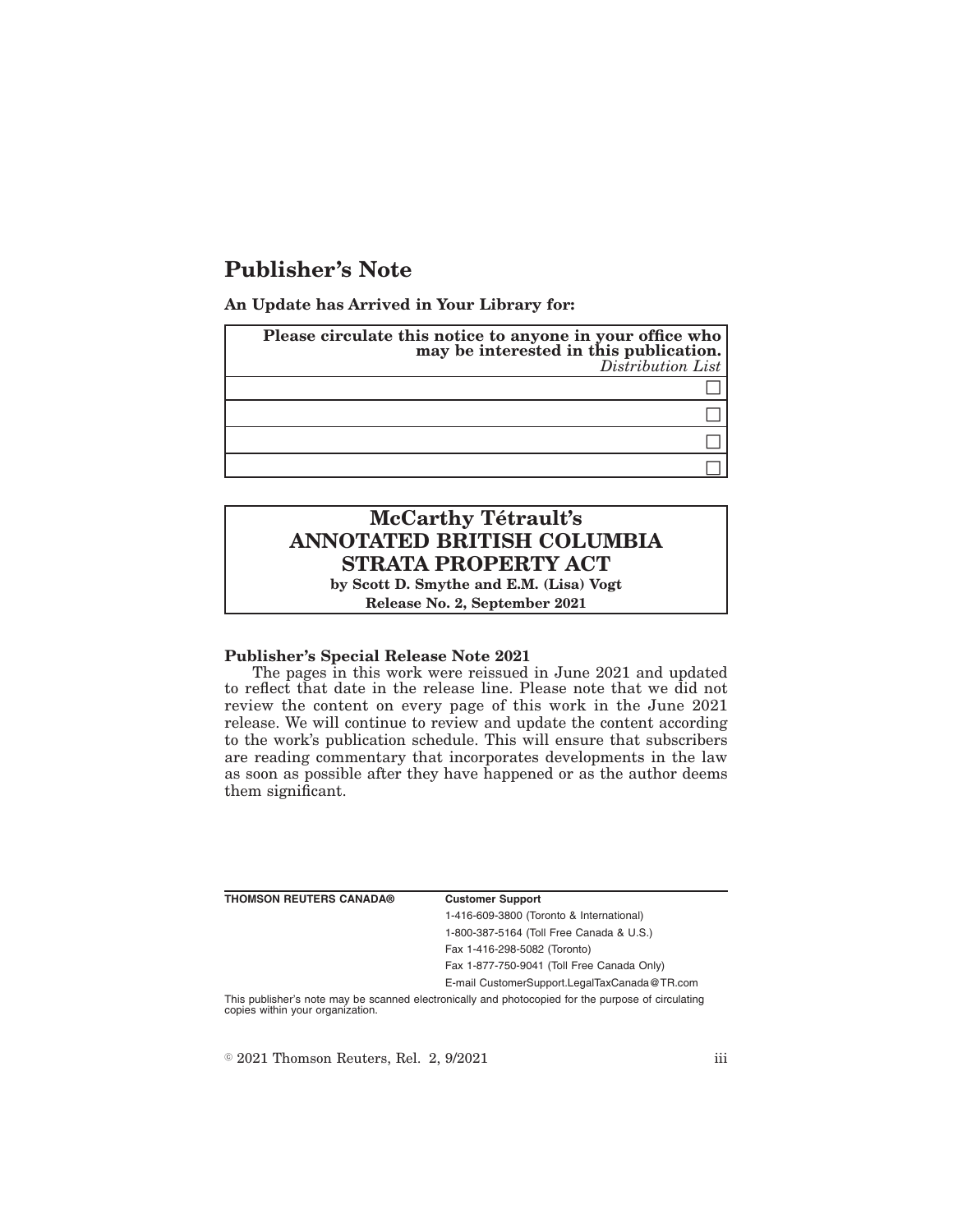#### **What's New in this Update:**

This release features updates to the Strata Property Act as well as additions to the Schedule of Standard Bylaws and Strata Property Regulations.

### **Highlights**

- E **Strata Property Act Case Law Section 1(1) — "owner" —** The court interpreted the term "owner" expansively to include former owners. Noting that s. 164 of the SPA is a remedial provision, the court concluded that it is consistent with the purpose of s. 164 that the entitlement to seek a remedy thereunder be based on whether the claimant is an owner or tenant at the time of the alleged unfairness and not on whether the claimant continues to be an owner at the time the action is commenced: *Strata Plan LMS 3259 v. Sze Hang Holding Inc.*, 2016 CarswellBC 38, 263 A.C.W.S. (3d) 508, 2016 BCSC 32 (B.C. S.C.), additional reasons 2016 CarswellBC 377, 263 A.C.W.S. (3d) 754, 2016 BCSC 246 (B.C. S.C.), additional reasons 2016 CarswellBC 2755, 271 A.C.W.S. (3d) 715, 2016 BCSC 1808 (B.C. S.C.), reversed in part The Owners, Strata Plan LMS 3259 v. Sze Hang Holding Inc., 2017 CarswellBC 2773, 287 A.C.W.S. (3d) 578, 2017 BCCA 346 (B.C. C.A.), affirmed The Owners, Strata Plan LMS 3259 v. Sze Hang Holding Inc., 2017 CarswellBC 2773, 287 A.C.W.S. (3d) 578, 2017 BCCA 346 (B.C. C.A.) (costs award varied).
- E **Strata Property Act Case Law Section 6 Decisions from Other Jurisdictions —** Ontario Court of Appeal agreed that the vendor of a pre-sale condominium unit could retain the deposit paid by a purchaser who rescinded the purchase contract, notwithstanding that, on the closing date, various common elements within the development, including a parkette and gates, had not yet been constructed. While the disclosure statement stated that the parkette and gates would be provided within the development, the purchase contract contained an acknowledgment by the purchaser that the failure to complete other condominium units or the common elements by the "Occupancy Date" would not be deemed to be a failure to complete the unit: *Lin v. Brookfield Homes (Ontario) Limited*, 2019 CarswellOnt 14419, 309 A.C.W.S. (3d) 884, 2019 ONCA 706 (Ont. C.A.), affirming 2018 CarswellOnt 21688, 300 A.C.W.S. (3d) 883, 2018 ONSC 7682 (Ont. S.C.J.).

#### **ProView Developments**